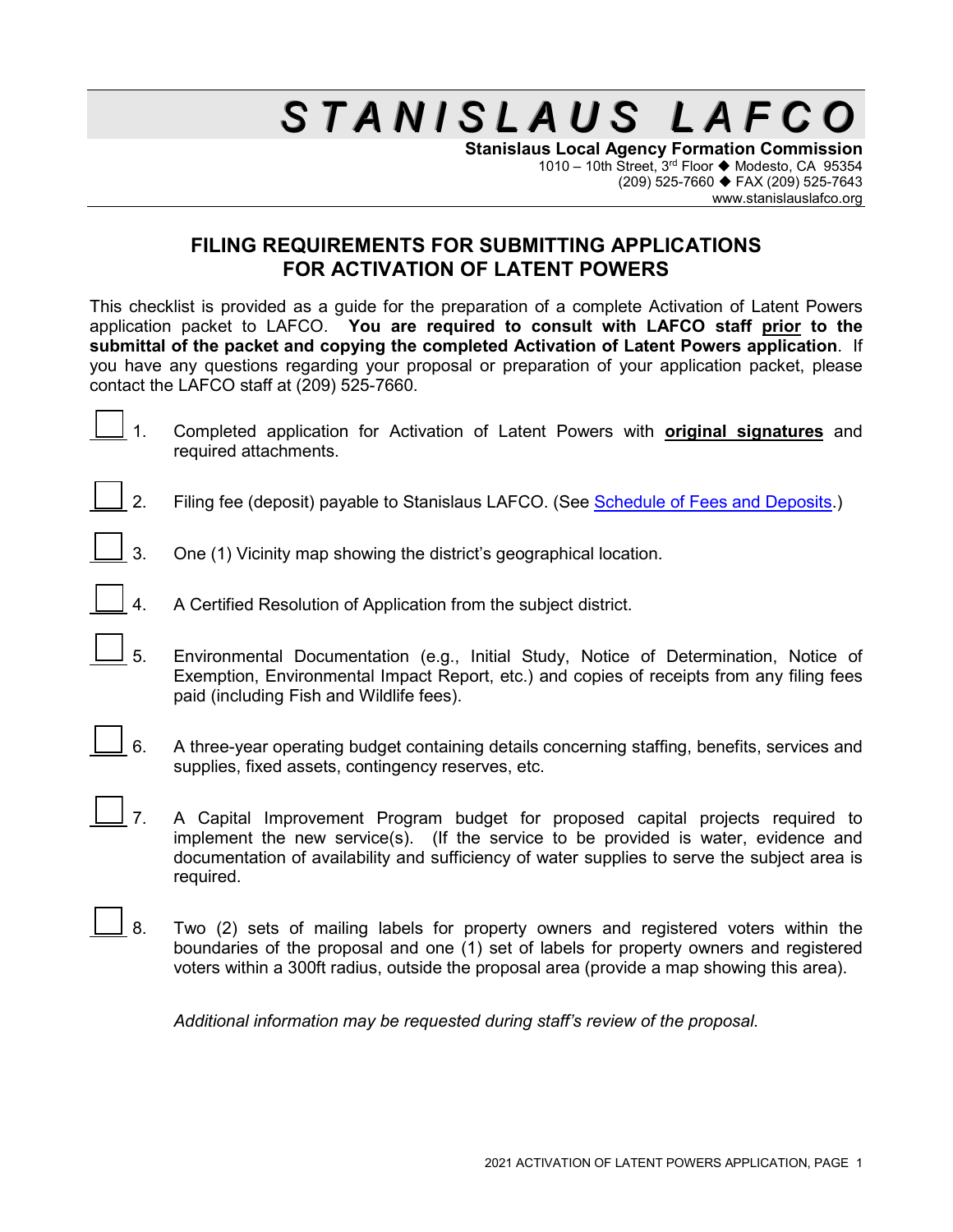**Stanislaus Local Agency Formation Commission** 1010 – 10th Street, 3<sup>rd</sup> Floor ♦ Modesto, CA 95354 (209) 525-7660 FAX (209) 525-7643 www.stanislauslafco.org

### **ACTIVATION OF LATENT POWERS APPLICATION**

The information in this application is used by LAFCO staff to evaluate requests for activation of latent powers to provide new or additional service(s). Please respond to all items in this form an indicated "NA", when an item does NOT apply.

| Application is hereby made to authorize the:                                                                                   |
|--------------------------------------------------------------------------------------------------------------------------------|
| (Name of District)                                                                                                             |
| to provide this new or additional service(s): $\frac{1}{(Type \ of \ Service)}$                                                |
|                                                                                                                                |
| (Type of Service continued)                                                                                                    |
|                                                                                                                                |
|                                                                                                                                |
|                                                                                                                                |
|                                                                                                                                |
| Contact Person: ___________________________                                                                                    |
| PERSONS REQUESTING TO BE NOTIFIED:<br>If more than two names, please provide the names and information on a separate page.     |
|                                                                                                                                |
|                                                                                                                                |
|                                                                                                                                |
| Contact Person: New York Contact Person:<br>Title:<br><u> 1980 - Johann Storm, martin de ferrer eta biztanleria (h. 1980).</u> |
|                                                                                                                                |
|                                                                                                                                |
|                                                                                                                                |
| Title:                                                                                                                         |
|                                                                                                                                |
|                                                                                                                                |

#### **DESCRIPTION/JUSTIFICATION**

1. Describe the new service that is being proposed, and discuss why the district should be authorized to provide the requested service at this time.

\_\_\_\_\_\_\_\_\_\_\_\_\_\_\_\_\_\_\_\_\_\_\_\_\_\_\_\_\_\_\_\_\_\_\_\_\_\_\_\_\_\_\_\_\_\_\_\_\_\_\_\_\_\_\_\_\_\_\_\_\_\_\_\_\_\_\_\_\_\_\_\_\_\_\_\_\_\_\_\_\_  $\_$  , and the set of the set of the set of the set of the set of the set of the set of the set of the set of the set of the set of the set of the set of the set of the set of the set of the set of the set of the set of th  $\_$  , and the set of the set of the set of the set of the set of the set of the set of the set of the set of the set of the set of the set of the set of the set of the set of the set of the set of the set of the set of th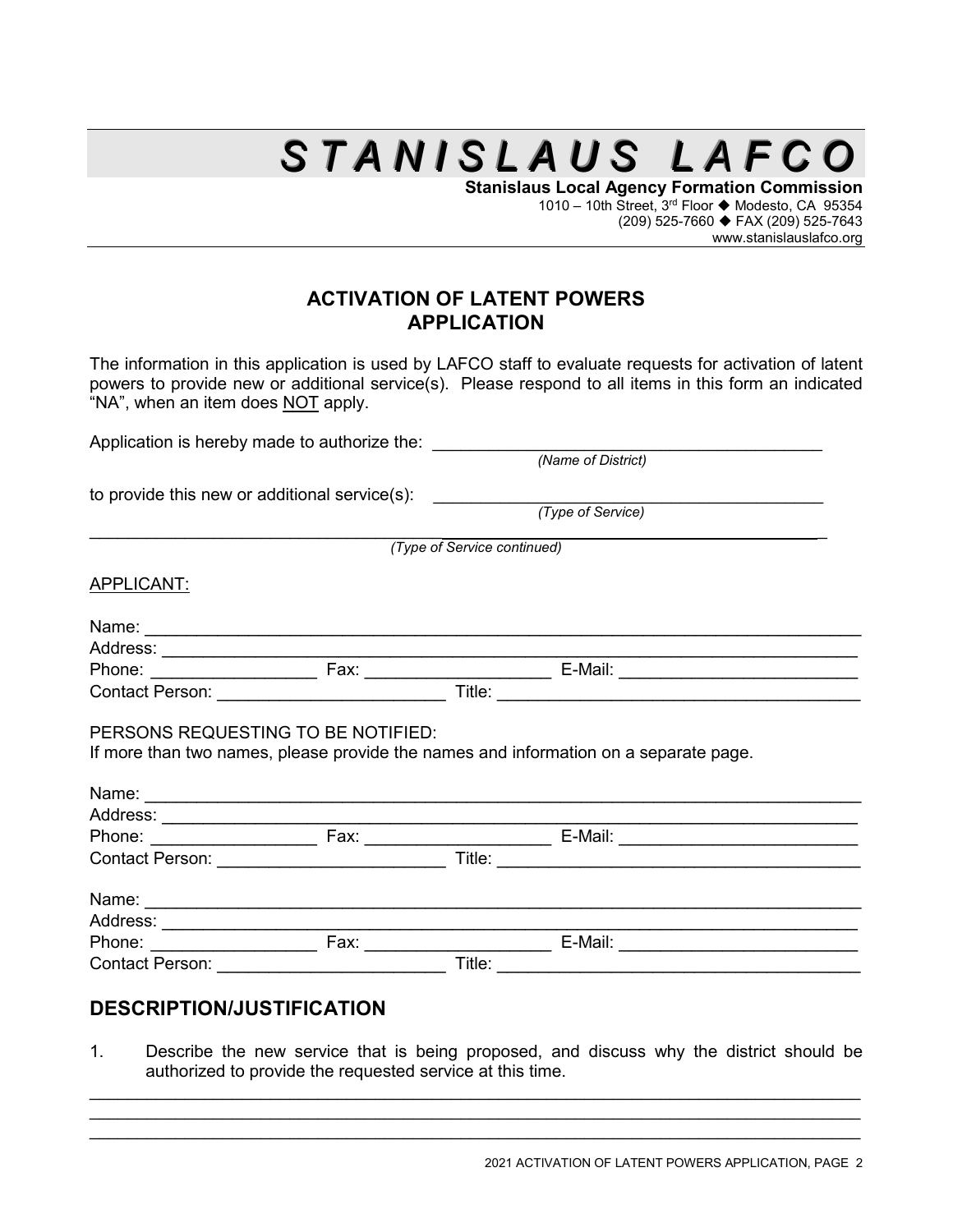2. Indicate if the proposed new service would be provided throughout the district or be restricted to a particular area or areas. Please submit a map of the area(s) specified to receive service, if other than the entire district.

\_\_\_\_\_\_\_\_\_\_\_\_\_\_\_\_\_\_\_\_\_\_\_\_\_\_\_\_\_\_\_\_\_\_\_\_\_\_\_\_\_\_\_\_\_\_\_\_\_\_\_\_\_\_\_\_\_\_\_\_\_\_\_\_\_\_\_\_\_\_\_\_\_\_\_

\_\_\_\_\_\_\_\_\_\_\_\_\_\_\_\_\_\_\_\_\_\_\_\_\_\_\_\_\_\_\_\_\_\_\_\_\_\_\_\_\_\_\_\_\_\_\_\_\_\_\_\_\_\_\_\_\_\_\_\_\_\_\_\_\_\_\_\_\_\_\_\_\_\_\_

\_\_\_\_\_\_\_\_\_\_\_\_\_\_\_\_\_\_\_\_\_\_\_\_\_\_\_\_\_\_\_\_\_\_\_\_\_\_\_\_\_\_\_\_\_\_\_\_\_\_\_\_\_\_\_\_\_\_\_\_\_\_\_\_\_\_\_\_\_\_\_\_\_\_\_ \_\_\_\_\_\_\_\_\_\_\_\_\_\_\_\_\_\_\_\_\_\_\_\_\_\_\_\_\_\_\_\_\_\_\_\_\_\_\_\_\_\_\_\_\_\_\_\_\_\_\_\_\_\_\_\_\_\_\_\_\_\_\_\_\_\_\_\_\_\_\_\_\_\_\_

\_\_\_\_\_\_\_\_\_\_\_\_\_\_\_\_\_\_\_\_\_\_\_\_\_\_\_\_\_\_\_\_\_\_\_\_\_\_\_\_\_\_\_\_\_\_\_\_\_\_\_\_\_\_\_\_\_\_\_\_\_\_\_\_\_\_\_\_\_\_\_\_\_\_\_

\_\_\_\_\_\_\_\_\_\_\_\_\_\_\_\_\_\_\_\_\_\_\_\_\_\_\_\_\_\_\_\_\_\_\_\_\_\_\_\_\_\_\_\_\_\_\_\_\_\_\_\_\_\_\_\_\_\_\_\_\_\_\_\_\_\_\_\_\_\_\_\_\_\_\_ \_\_\_\_\_\_\_\_\_\_\_\_\_\_\_\_\_\_\_\_\_\_\_\_\_\_\_\_\_\_\_\_\_\_\_\_\_\_\_\_\_\_\_\_\_\_\_\_\_\_\_\_\_\_\_\_\_\_\_\_\_\_\_\_\_\_\_\_\_\_\_\_\_\_\_

\_\_\_\_\_\_\_\_\_\_\_\_\_\_\_\_\_\_\_\_\_\_\_\_\_\_\_\_\_\_\_\_\_\_\_\_\_\_\_\_\_\_\_\_\_\_\_\_\_\_\_\_\_\_\_\_\_\_\_\_\_\_\_\_\_\_\_\_\_\_\_\_\_\_\_

 $\mathcal{L}_\text{max}$  , and the contribution of the contribution of the contribution of the contribution of the contribution of the contribution of the contribution of the contribution of the contribution of the contribution of t

- 3. Currently what service(s) is/are being provided by the district? How many acres are currently included within the district?
- 4. When was the district formed and under what principal act? What service(s) did the district originally provide?
- 5. Explain the potential for the proposed new service to be extended into adjacent territory, and the likelihood that the service will be extended in the future.
- 6. Provide the level and range of proposed services and when those services can feasibly be extended to the affected territory.
- 7. Provide a description of any improvement or upgrading of structures, roads, sewer or water facilities, or any additional improvements that will be required in order to provide services.
- 8. Identify existing service providers and discuss all changes in providers, services, agreements etc. needed to accommodate the proposal. Any potential conflicts with existing agreements?
- 9. If the service to be provided is water, evidence and documentation of availability and sufficiency of water supplies to serve the subject area is required.

#### **LAND USE INFORMATION**

- 1. How many acres or square miles of territory would receive the proposed new service?
- 2. How many residents would receive the new service? \_\_\_\_\_ \_\_\_\_\_\_\_\_\_\_\_\_\_\_\_\_\_\_\_\_\_\_ How many of these are registered voters?

 $\mathcal{L}_\text{max}$  and  $\mathcal{L}_\text{max}$  and  $\mathcal{L}_\text{max}$  and  $\mathcal{L}_\text{max}$  and  $\mathcal{L}_\text{max}$ 

*(This information can be obtained from the Stanislaus County Elections Office along with the mailing address information – See Checklist Item #8.)*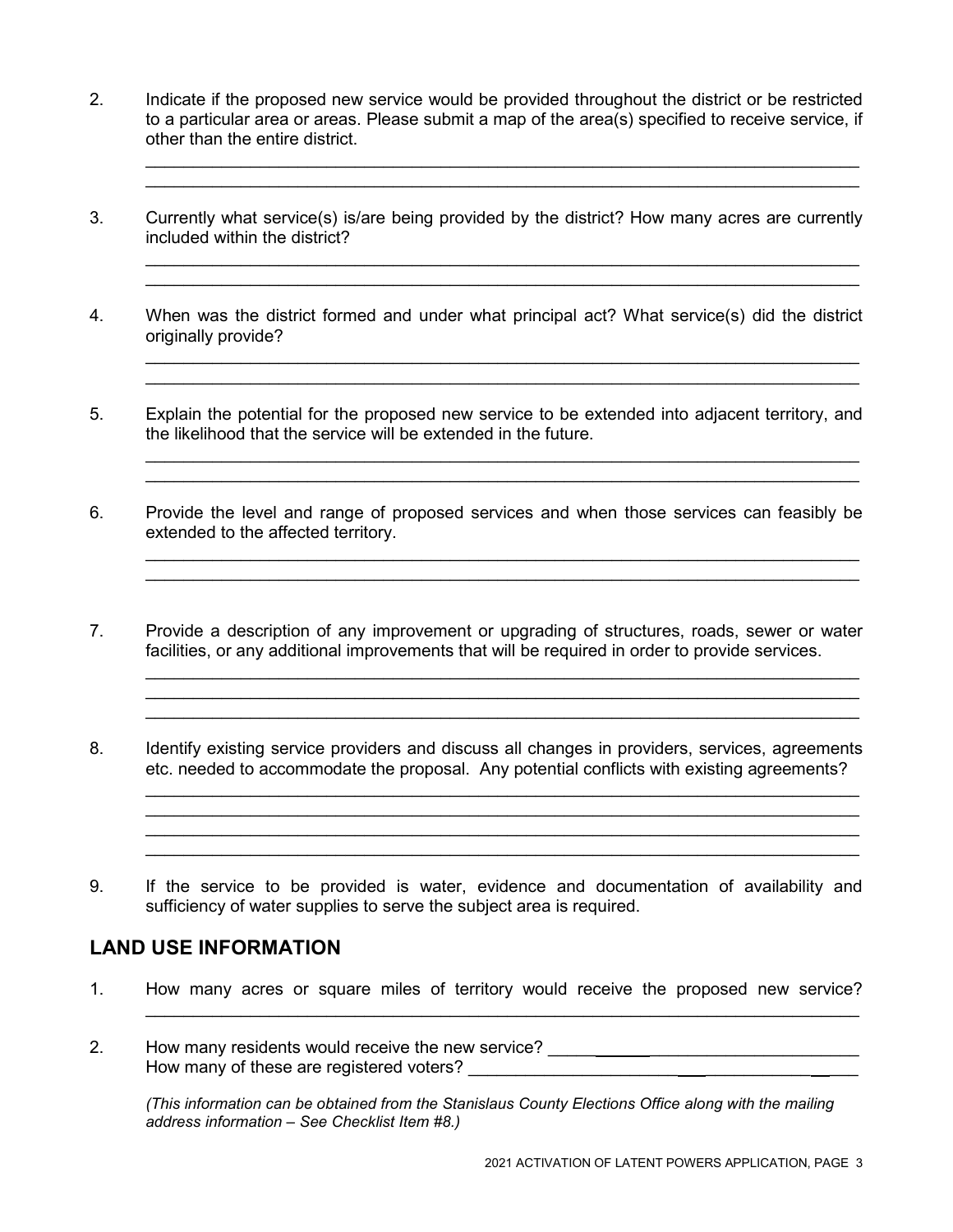3. List any adjacent or overlapping agency that is either currently providing the service requested by this proposal, or is authorized to provide that service.

\_\_\_\_\_\_\_\_\_\_\_\_\_\_\_\_\_\_\_\_\_\_\_\_\_\_\_\_\_\_\_\_\_\_\_\_\_\_\_\_\_\_\_\_\_\_\_\_\_\_\_\_\_\_\_\_\_\_\_\_\_\_\_\_\_\_\_\_\_\_\_\_\_\_\_

\_\_\_\_\_\_\_\_\_\_\_\_\_\_\_\_\_\_\_\_\_\_\_\_\_\_\_\_\_\_\_\_\_\_\_\_\_\_\_\_\_\_\_\_\_\_\_\_\_\_\_\_\_\_\_\_\_\_\_\_\_\_\_\_\_\_\_\_\_\_\_\_\_\_\_

\_\_\_\_\_\_\_\_\_\_\_\_\_\_\_\_\_\_\_\_\_\_\_\_\_\_\_\_\_\_\_\_\_\_\_\_\_\_\_\_\_\_\_\_\_\_\_\_\_\_\_\_\_\_\_\_\_\_\_\_\_\_\_\_\_\_\_\_\_\_\_\_\_\_\_ \_\_\_\_\_\_\_\_\_\_\_\_\_\_\_\_\_\_\_\_\_\_\_\_\_\_\_\_\_\_\_\_\_\_\_\_\_\_\_\_\_\_\_\_\_\_\_\_\_\_\_\_\_\_\_\_\_\_\_\_\_\_\_\_\_\_\_\_\_\_\_\_\_\_\_

\_\_\_\_\_\_\_\_\_\_\_\_\_\_\_\_\_\_\_\_\_\_\_\_\_\_\_\_\_\_\_\_\_\_\_\_\_\_\_\_\_\_\_\_\_\_\_\_\_\_\_\_\_\_\_\_\_\_\_\_\_\_\_\_\_\_\_\_\_\_\_\_\_\_\_ \_\_\_\_\_\_\_\_\_\_\_\_\_\_\_\_\_\_\_\_\_\_\_\_\_\_\_\_\_\_\_\_\_\_\_\_\_\_\_\_\_\_\_\_\_\_\_\_\_\_\_\_\_\_\_\_\_\_\_\_\_\_\_\_\_\_\_\_\_\_\_\_\_\_\_

\_\_\_\_\_\_\_\_\_\_\_\_\_\_\_\_\_\_\_\_\_\_\_\_\_\_\_\_\_\_\_\_\_\_\_\_\_\_\_\_\_\_\_\_\_\_\_\_\_\_\_\_\_\_\_\_\_\_\_\_\_\_\_\_\_\_\_\_\_\_\_\_\_\_\_ \_\_\_\_\_\_\_\_\_\_\_\_\_\_\_\_\_\_\_\_\_\_\_\_\_\_\_\_\_\_\_\_\_\_\_\_\_\_\_\_\_\_\_\_\_\_\_\_\_\_\_\_\_\_\_\_\_\_\_\_\_\_\_\_\_\_\_\_\_\_\_\_\_\_\_ \_\_\_\_\_\_\_\_\_\_\_\_\_\_\_\_\_\_\_\_\_\_\_\_\_\_\_\_\_\_\_\_\_\_\_\_\_\_\_\_\_\_\_\_\_\_\_\_\_\_\_\_\_\_\_\_\_\_\_\_\_\_\_\_\_\_\_\_\_\_\_\_\_\_\_

- 4. Describe the current prevalent land uses in the area and the predominant General Plan designations within the district.
- 5. Is any change in land use anticipated as a result of this proposal? What other land uses or new development might occur?
- 6. Describe the topography of the area as well as the district's geographic location in relation to cities, communities, freeways/highways, or major topographical features.

#### **FISCAL INFORMATION**

For the questions in this section, please submit answers on additional pages and attach to this form.

- 1. Explain how the new service, if authorized, would be financed?
- 2. Indicate the approximate total cost of the new service as well as the anticipated cost to district residents.
- 3. If improvement districts or tax zones are proposed to be formed, explain the rationale used to determine the boundaries and associated benefit fees, taxes, or assessments.

#### **ENVIRONMENTAL ANALYSIS**

- A. Lead Agency for project: \_\_\_\_\_\_\_\_\_\_\_\_\_\_\_\_\_\_\_\_\_\_\_\_\_\_\_\_\_\_\_\_\_\_\_\_\_\_\_\_\_\_\_\_\_\_\_\_\_\_\_\_\_\_\_
- B. The project:



Is exempt pursuant to CEQA section \_\_\_\_\_\_\_\_\_\_ and a Notice of Exemption has been prepared by the lead agency (please attach).



Will have no significant adverse environmental impacts and a Negative Declaration was prepared. (Please attach Notice of Determination.)

Was found to be within the scope of a Master Environmental Impact Report (EIR) pursuant to CEQA Guidelines Section 21157.1. (Please attach Notice of Determination.)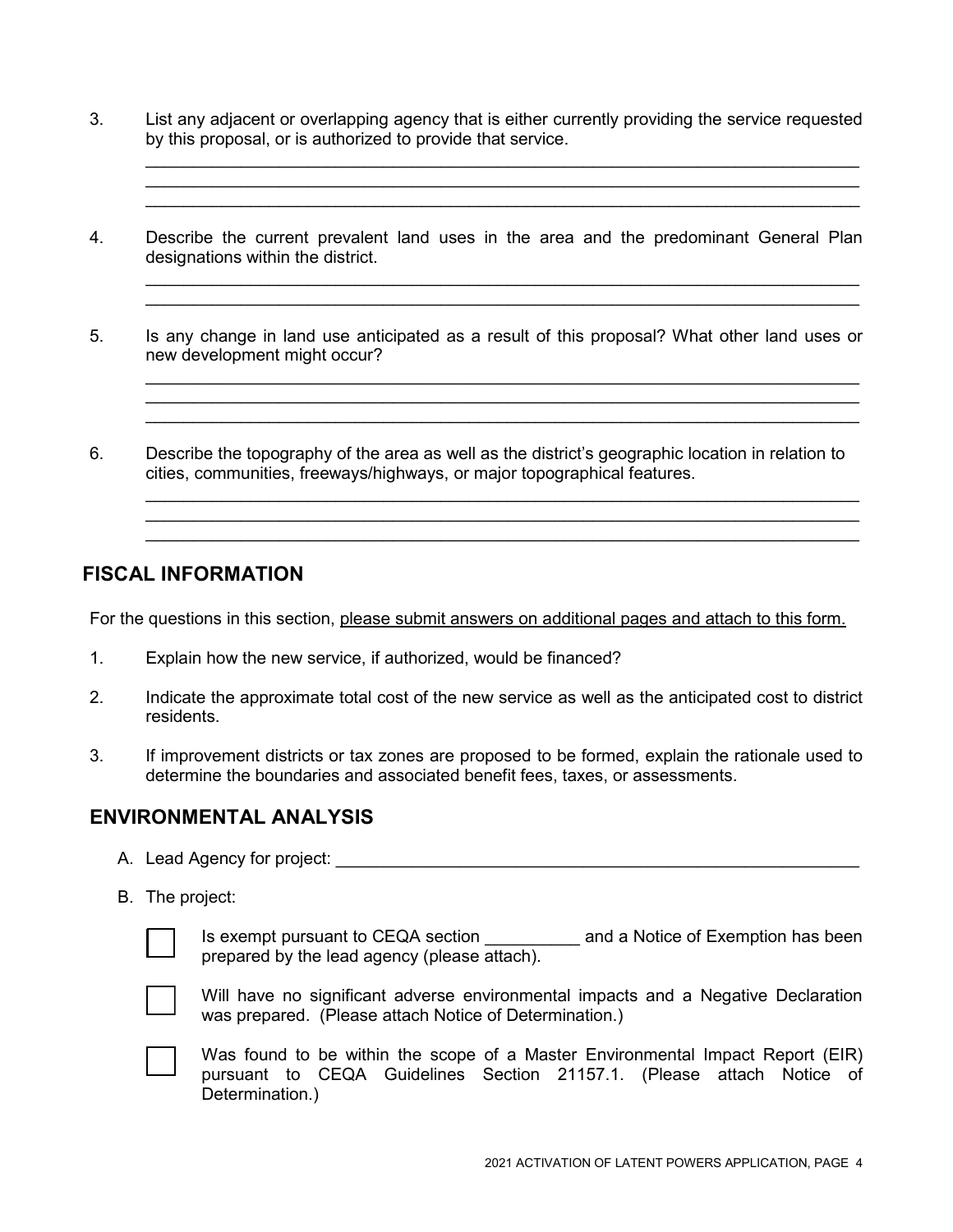|                      | May have significant adverse environmental impacts and in accordance with Section<br>15070 of the CEQA Guidelines, a Mitigated Negative Declaration (MND) has been<br>certified by the lead agency. (Please attach Notice of Determination.) |
|----------------------|----------------------------------------------------------------------------------------------------------------------------------------------------------------------------------------------------------------------------------------------|
|                      | List impact areas in the MND that propose mitigation measures to lessen the<br>environmental impacts to less than significant:                                                                                                               |
|                      |                                                                                                                                                                                                                                              |
|                      | Will have significant adverse environmental impacts and the lead agency has prepared<br>an Environmental Impact Report (EIR). (Please attach.)                                                                                               |
|                      | List impact areas that were found to be unmitigatable in the EIR: (Attach any<br>Statement of Overriding Considerations, as applicable)                                                                                                      |
|                      |                                                                                                                                                                                                                                              |
|                      |                                                                                                                                                                                                                                              |
| <b>CERTIFICATION</b> |                                                                                                                                                                                                                                              |

I certify, under penalty of perjury, under the laws of the State of California, that the information contained in this application is true and correct. I acknowledge and agree that the Stanislaus Local Agency Formation Commission is relying on the accuracy of the information provided and my representations in order to process this application proposal.

Print Name: etc. and the set of the set of the set of the set of the set of the set of the set of the set of the set of the set of the set of the set of the set of the set of the set of the set of the set of the set of the

Signature: \_\_\_\_\_\_\_\_\_\_\_\_\_\_\_\_\_\_\_\_\_\_\_\_\_\_\_\_ Date: \_\_\_\_\_\_\_\_\_\_\_\_\_\_\_\_\_\_\_\_\_\_\_\_\_

City or District Applicant

Property Owner Applicant

 $\Box$  Applicant's Representative/Agent (Proof of authority must be provided)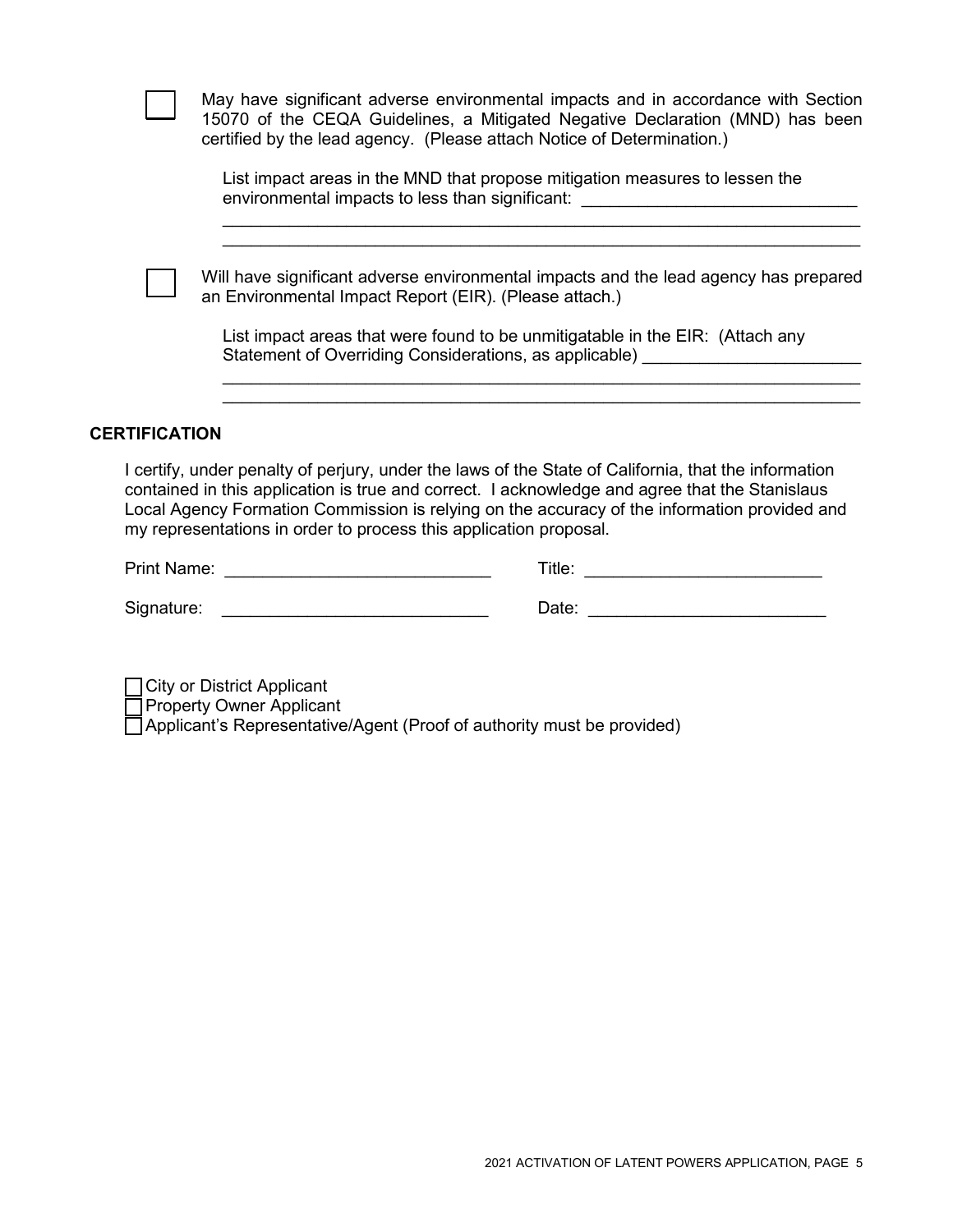**Stanislaus Local Agency Formation Commission** 1010 – 10th Street,  $3^{rd}$  Floor  $\blacklozenge$  Modesto, CA 95354 (209) 525-7660 FAX (209) 525-7643 www.stanislauslafco.org

### **INDEMNITY AGREEMENT**

As part of this application, the applicant agrees to defend, indemnify, hold harmless and release the Stanislaus Local Agency Formation Commission (LAFCO), its officers, employees, attorneys, or agents from any claim, action or proceeding brought against any of them, the purpose of which is to attack, set aside, void, or annul, in whole or in part, LAFCO's action on a proposal or on the environmental documents submitted to support it. This indemnification obligation shall include, but not be limited to, damages, costs, expenses, attorney fees, and expert witness fees that may be asserted by any person or entity, including the applicant arising out of or in connection with the application.

APPLICANT OR APPLICANT'S REPRESENTATIVE: (Proof of authority must be provided)

| Signature: | <u> 1989 - Johann Stein, Amerikaansk politiker (</u> |  |  |
|------------|------------------------------------------------------|--|--|
| Name:      |                                                      |  |  |
| Title:     |                                                      |  |  |
| Agency:    |                                                      |  |  |
| Address:   |                                                      |  |  |
|            |                                                      |  |  |